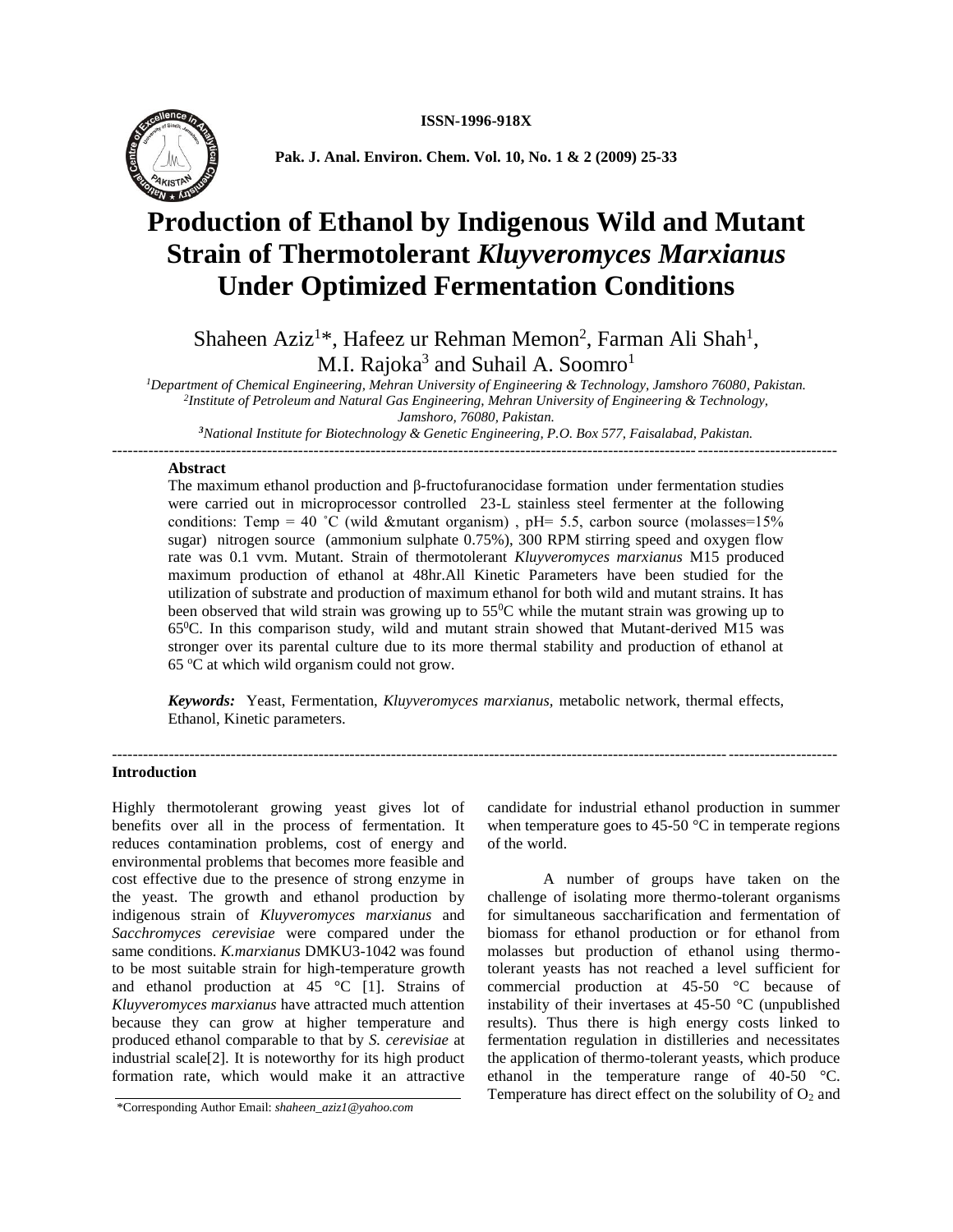$CO<sub>2</sub>$  in the culture medium, and the rate of oxygen transfer within the culture system, thus effecting growth and product formation.

 Here we present data on the production of ethanol from a newly developed indigenous thermophilic mutant derivative (M15) of *Kluyveromyces marxianus*, capable of growing in fully controlled bioreactor up to 65 °C. The influence of temperatures on ethanol production can be quantified in time course study to estimate maximum growth rate, and maximum specific product formation rate for understanding metabolic network and their regulation [3]. Application of such data permits engineers to optimize product yields, predict the hidden process regulatory mechanism and calculate the energy requirements of a process in industrial bioreactors [4, 5].

## **Materials and Methods**  *Growth of organism*

Thermotolerant strain of *Kluyveromyces marxianus* D-67283 was collected from Shakkar Gunj Sugar Mills, Jhang at Faisalabad. The strain was maintained on Saboraud's agar plates and slants as described earlier [6].

### *Chemicals and growth media*

All chemicals were purchased from Sigma Chemical Co., Missouri, USA. *K. marxianus* was grown in submerged formation ,which was carried out in 250 ml conical flasks containg 100ml of yeast in saboraud's media contained yeast extract (0.5 %) , peptone  $(0.5\%)$ , NaCl  $(0.5\%)$  and glucose  $(2\%)$ . The initial pH of the medium was adjusted to 5.5 with 1 M HCl. For other growth studies, the seed culture developed on glucose was used as inoculum and washed twice with sterile saline before use.

### *Isolation of mutants*

*K. marxianus* cells were cultured in yeast culture medium at 40 °  $\Box$  C for 24 h, centrifuged at 5,000 rpm for 15 min and suspended in 50 ml of saline containing 0.02% yeast extract. The cells of 3.0 absorbance (at 610 nm) were dispensed equally in 30 ml McCartney vials. The cells were exposed to different doses of γ-ray in a Co-60 irradiator. The exposure of cell suspension ( $\approx 3.0 \times 10^9$  cells ml<sup>-1</sup>) to  $\gamma$ -irradiation of 1200 Gy gave approximately a 3-log reduction in colony forming units. The radiated cells were allowed to express in the presence of 12% sucrose + 1.5 % deoxyglucose (DG) medium at 65 °C to isolate thermophilic and simultaneously derepressed mutants.

The serial dilutions of expressed cells were plated on sucrose-DG-plates to get approximately 30 colonies per plate. The selected colonies (50) were subsequently replica-plated on sucrose+ DG agar plates. The colonies were individually flooded with glucose oxidize reagent and colonies surrounded by a pink halo were picked and screened by measuring diameter of pink halo around each colony. One mutant strain produced substantially higher ethanol at 65 °C and was designated *K. marxianus* M15. The ethanol secretion was tested in the presence of different sugar concentrations ( 10,12,15,17 %, w/v).

## *Batch-culture studies*

Molasses (100, 150, 170 g  $1^{-1}$ ), (NH<sub>4</sub>)<sub>2</sub>SO<sub>4</sub>  $(0.75\%)$ , peptone  $(0.5\%)$  sodium chloride  $(0.5\%)$  and yeast extract (0.5%, pH = 5.5) in 23-l fermentor at 40  $\pm$ 0.2 °C in duplicate, unless mentioned otherwise. Inocula were prepared in 250 ml conical flasks containing 10 g glucose  $1^{-1}$  in above sterile medium (pH 5.5) by aseptically transferring cells from single colonies (5 replicates) and grown at 45 °C on an orbital shaker (150 rpm for 24 h). The concentration of the organism was adjusted to contain 2.24 g dry cells  $1<sup>-1</sup>$ .

Fermenter studies were carried out in a microprocessor controlled 23-L stainless steel fermenter (Biostat C5, Braun Biotechnology, Melsungen, Germany with (15-L working-volume vessel) equipped with instruments and controllers for parameters such as agitation, temperature, pH, dissolved oxygen and fitted with a reflux cooler in the gas exhaust to minimize evaporation. The vessel was filled with medium containing sugars (15 % TRS) in molasses supplemented with optimum concentration of  $(NH_4)_2SO_4$  (75 g l<sup>-1</sup>). The pH was adjusted to 5.5 (optimum) and the medium was steam-sterilized *in situ*  for 30 min. The fermenter was inoculated with 10 % (v/v) active inoculum. The aeration was carried out through a sparger at  $15 \text{ l min}^{-1}$  for 8 h to enhance biomass production before switching over to 3 l min<sup>-1</sup>. This process lasted up to 40 h during which foaming was controlled by adding silicone oil as an antifoaming agent. Temperature-dependent formation of ethanol occurred along with minute quantities of acetic acid, succinic acid and glycerol. pH dropped due to formation of acetic acid, so pH was controlled automatically at 5.5 using KOH.

 Growth was measured gravimetrically as dry cell mass after centrifugation of a portion of the cells (100 ml) (5,000 g at 10  $^{\circ}$ C for 10 min) and suspension in saline. Cell-free supernatant was used for determining ethanol and unfermented sugars. Total sugars in molasses were determined using a Brix hydrometer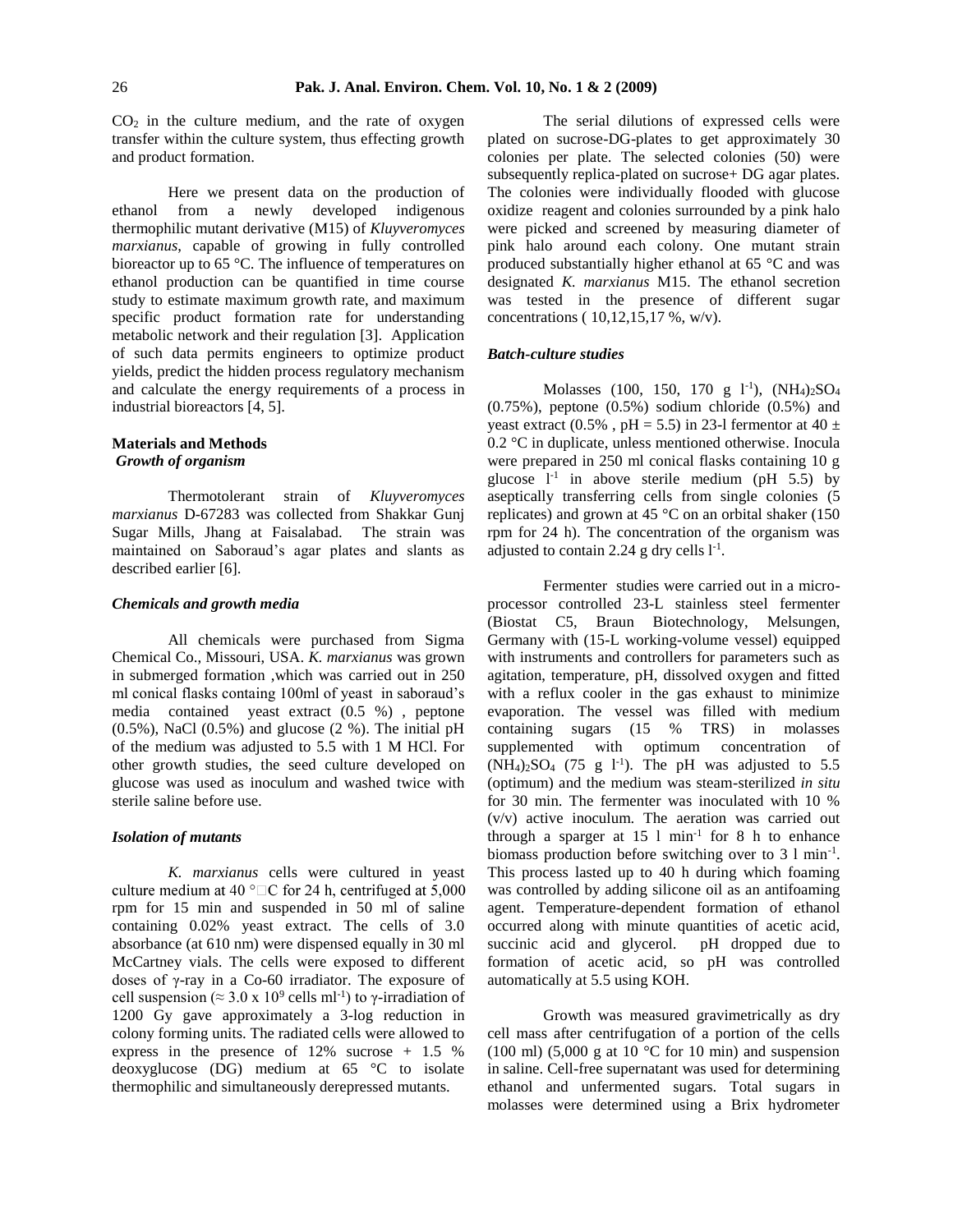measuring specific gravity (Atago, ATC-1, Brix:0-32 %, Japan). Ethanol was determined gravimetrically through laboratory-scale distillation of fixed volume of fermented broth. Alternatively glucose, sucrose, acetic acid, succinic acid, glycerol and ethanol were analysed by HPLC (Perkin Elmer, USA) using column HPX-87H (300 x 78 mm) (Bio, Richmond, California) maintained at 45 °C in a column oven. Sulphuric acid (0.001 N) in HPLC grade water was used as a mobile phase at 0.6 ml.min-1 . The samples were detected by refractive index detector and quantified using Turbochron 4 software of Perkin Elmer, USA.

## *Determination of kinetic parameters*

Study of kinetic parameters for batch fermentation was calculated as described previously [7]. Empirical approach of the Arrhenius [8] was used to describe the relationship of temperature dependence on growth and product formation.

The value of  $\mu$ , i.e. specific growth rate was calculated from plot of  $ln(X)$  vs time, Various growth kinetics constant were determined by using the following formulae:

Product yield coefficient with respect to cell mass  $(Yp/x)$  $= dP/dx$ 

Product yield coefficient with respect to substrate (Yp/s)  $= dP/ds$ 

Specific rate of product formation  $(q_p) = \mu x Y_{p/x}$ 

Substrate utilization  $(q_s) = \mu x / Y_{x/s}$ this purpose, specific rate of growth (µ) and product formation  $(q_p, g/g$  cells. h) were used to calculate the demand of activation energy for cell growth and death, product formation and product inactivation as described earlier [9] .

#### **Results and Discussion**

 Preliminarily, extensive studies were undertaken to optimize ethanol production by varying process conditions like substrate type, pH of the medium, carbon source concentration, oxygen flow rate and nitrogen additives. The traditional (classical) method involved varying one parameter at a time by maintaining pre-optimized fermentation conditions for optimal production of ethanol in 23-L fermentor in duplicate [6].

 Fermentation kinetic parameters for growth and substrate utilization are shown in Table-1 and their comparison of organisms wild and mutant of *K.*  *marxianus*, for ethanol production grown in the presence of different temperatures (20-65°C) are shown in Table-1a. For the product formation, kinetic parameters are shown in Table-2 and the comparison results b/w wild and mutant strains are shown in Table-2a.

 Glucose, sucrose and molasses were employed to study their effect on growth and production of ethanol by Mutant 15 in time course study shown in Table 3 & 4 and the comparison shown in Table 3a & 4a respectively. Effect of substrate concentration on kinetic parameters revealed that 15 % sugars gave the highest values of all kinetic parameters except  $O<sub>P</sub>$ . The optimum ethanol (75g/l) was observed after 72h of fermentation with media containing blackstrap molasses (15% total reducing sugars), optimal  $pH = 5.5$  at 40-45 °C. The representative kinetics of product formation by the mutant culture from glucose, sucrose and molasses medium (Fig. 1) indicated that the activity in the case of mutant derivative reached maximum values after 40 h of fermentation. Sucrose and molasses supported only 1.16- to 1.36-fold more synthesis of Ffase than that on glucose. Thus Ffase biosynthesis in the mutant cells and induction level by glucose was comparable with that on sucrose and molasses but glucose repression of enzyme synthesis was completely overcome by mutation. The product yield of Ffase and specific product formation rate  $(q_p)$  by mutant is several-fold higher than the reported values by other workers on *Aspergillus spp*, *S. cerevisiae* and their mutants or some recombinants [9-13].

It was observed that maximum values of ethanol (75 g  $1^{-1}$ ) were obtained with 1.0 vvm aeration rate for 8 h, followed by 0.25 vvm for an other 32 h at 45 °C with 250 rmp agitation speed in 23-L using 5.5 pH fermentors, following growth on 150 g TRS  $1^{-1}$ though organism could grow up to  $65^{\circ}$ C, while other researchers have done work on yeast of *Kluyveromyces Marxianus* [15,16], which grew only up to 52 °C.

 Kinetic parameters showed that the effect of different temperatures and tested organisms on product formation parameters was found to be highly significant. The interactive effect of temperatures and organisms was also found highly significant on  $Q_p$ ,  $Y_{p/s}$ and  $Y_{p/x}$ . Fig.1 shows the maximum production of ethanol on of different temperatures (40 °C and 45 °C). The effect of sucrose 15%, molasses 12%, molasses 15% and molasses 17%, on ethanol production shown in Fig. 2 and the higher production of ethanol obtained at 15% molasses.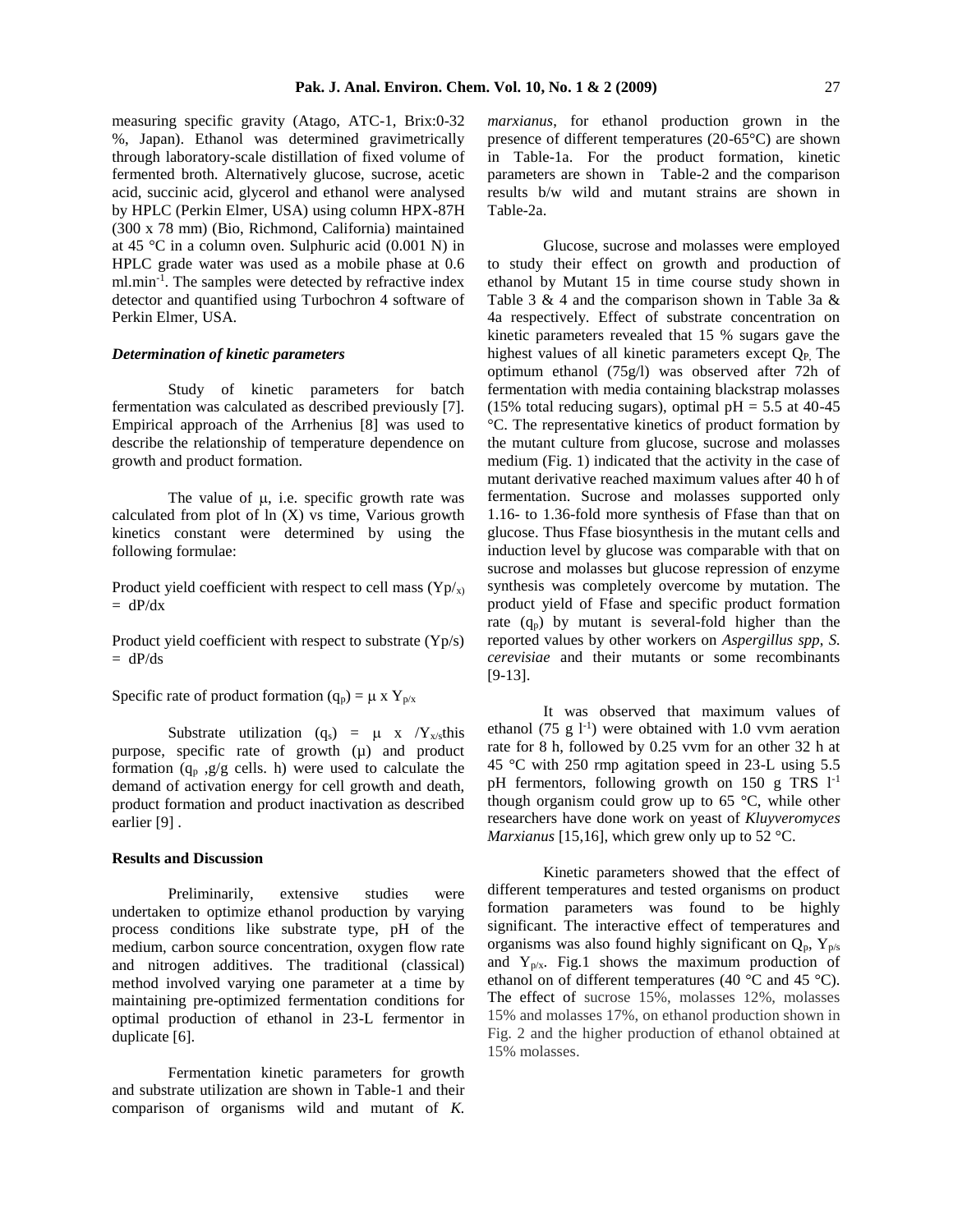| Temp. °C                 | <b>Strain</b> | μ<br>$(h^{-1})$       | $Q_{x}$<br>$(g$ cells $/l/h)$ | $\mathbf{Y}_{\mathbf{x}/\mathbf{s}}$<br>(g cells/g<br>substrate) | $\mathbf{Q}_s$<br>(g/l/h) | $\mathbf{q}_\mathrm{s}$<br>(g/g/h) | $\mathbf{t}_\mathrm{d}$<br>(h) |
|--------------------------|---------------|-----------------------|-------------------------------|------------------------------------------------------------------|---------------------------|------------------------------------|--------------------------------|
|                          | W             | $0.10$ <sup>fg</sup>  | $0.780$ abcdef                | $0.087$ <sup>abc</sup>                                           | $1.85$ <sup>g</sup>       | 1.149 <sup>hi</sup>                | 6.93 <sup>d</sup>              |
| $20\,$                   | М             | 0.20 <sup>de</sup>    | $0.839$ <sup>abc</sup>        | $0.090$ <sup>abc</sup>                                           | 2.05 <sup>g</sup>         | $2.222$ defghi                     | 3.46 <sup>fg</sup>             |
|                          | W             | $0.12^{\rm f}$        | $0.786$ <sup>abcde</sup>      | $0.085$ <sup>abc</sup>                                           | 1.86 <sup>g</sup>         | $1.412$ <sup>fghi</sup>            | 5.78 <sup>e</sup>              |
| 25                       | М             | 0.24 <sup>cd</sup>    | $0.842$ <sup>abc</sup>        | $0.094^{ab}$                                                     | $2.79$ <sup>def</sup>     | $2.553$ def                        | $2.89$ gh                      |
|                          | W             | 0.20 <sup>de</sup>    | $0.810$ abcd                  | $0.089$ <sup>abc</sup>                                           | $2.61$ <sup>f</sup>       | $2.247$ defghi                     | $3.46$ <sup>fg</sup>           |
| 30                       | М             | 0.24 <sup>cd</sup>    | $0.889$ <sup>ab</sup>         | $0.096^{\rm ab}$                                                 | $3.88^{b}$                | $2.500$ defg                       | $2.89$ <sup>gh</sup>           |
| 35                       | W             | $0.21$ <sup>cde</sup> | $0.812$ <sup>abcd</sup>       | $0.094^{ab}$                                                     | $3.12$ <sup>cde</sup>     | $2.230$ defghi                     | 3.30 <sup>fg</sup>             |
|                          | M             | $0.26^{bc}$           | $0.890$ <sup>ab</sup>         | $0.100^{ab}$                                                     | 4.11 <sup>b</sup>         | $2.600$ def                        | 2.66 <sup>ghi</sup>            |
| $40\,$                   | W             | $0.23$ <sup>cde</sup> | $0.814^{\rm abcd}$            | $0.098^{ab}$                                                     | 3.35 <sup>c</sup>         | $2.347$ defgh                      | 3.01 <sup>fgh</sup>            |
|                          | $\mathbf M$   | 0.30 <sup>b</sup>     | $0.895^{\rm a}$               | $0.102^{ab}$                                                     | 4.76 <sup>a</sup>         | $2.941$ <sup>de</sup>              | 2.31 <sup>hi</sup>             |
| 45                       | W             | 0.18 <sup>e</sup>     | $0.799$ abcdef                | $0.099^{ab}$                                                     | 1.33 <sup>h</sup>         | $2.001$ efghi                      | 2.48 <sup>hi</sup>             |
|                          | $\mathbf M$   | 0.36 <sup>a</sup>     | $0.899$ <sup>a</sup>          | 0.109 <sup>a</sup>                                               | 4.99 <sup>a</sup>         | $3.303^{d}$                        | $1.92^i$                       |
| $50\,$                   | W             | $0.10$ <sup>fg</sup>  | $0.708$ <sup>def</sup>        | $0.078$ <sup>abc</sup>                                           | 1.26 <sup>hi</sup>        | 1.282 <sup>ghi</sup>               | 6.93 <sup>d</sup>              |
|                          | М             | 0.30 <sup>b</sup>     | $0.823$ abcd                  | $0.100^{ab}$                                                     | $3.98^{b}$                | $3.001$ <sup>de</sup>              | $2.88$ gh                      |
| 55                       | W             | $0.08^{\mathrm{fgh}}$ | 0.67 <sup>4f</sup>            | $0.075$ <sup>abc</sup>                                           | $0.83^{ij}$               | $1.066^{i}$                        | 8.66c                          |
|                          | М             | 0.20 <sup>de</sup>    | 0.764 <sup>bcdef</sup>        | $0.087$ <sup>abc</sup>                                           | 2.83 <sup>cd</sup>        | $2.298$ defghi                     | $3.46$ <sup>fg</sup>           |
| 60                       | W             | 0.06 <sup>gh</sup>    | $0.210$ <sup>g</sup>          | $0.005^{\text{de}}$                                              | $0.36$ <sup>jk</sup>      | 12.00 <sup>b</sup>                 | $11.55^{\rm b}$                |
|                          | М             | 0.19 <sup>e</sup>     | $0.723$ cdef                  | $0.054^{\rm bcd}$                                                | 2.67 <sup>ef</sup>        | $3.518^{d}$                        | $3.65$ <sup>fg</sup>           |
| 65                       | W             | 0.03 <sup>h</sup>     | $0.133$ <sup>g</sup>          | 0.001 <sup>e</sup>                                               | 0.21 <sup>k</sup>         | $30.00^a$                          | $23.1^a$                       |
|                          | M             | 0.18 <sup>e</sup>     | $0.675$ ef                    | $0.039$ <sup>cde</sup>                                           | $0.34^{k}$                | 4.615c                             | $3.85$ <sup>f</sup>            |
| LSD values<br>(P < 0.05) |               | 0.05218               | 0.1278                        | 0.521                                                            | 0.4811                    | 1.261                              | 0.9436                         |

Table 1. The kinetic parameters of K. marxianus (W) and its mutant strain (M) for growth and substrate utilization using ammonium sulphate  $(0.75%)$ , pH (5.5) added in molasses medium (15% sugars) on different temperatures under control conditions.

Table1a. Comparison of organisms (wild and mutant) Kluyveromyces marxianus on ethanol production grown at different temperatures.

| K.marxianus<br>strains |                      | Ųx                   | $\mathbf{Y}_{\mathbf{x}/\mathbf{s}}$ | Ųs              | $q_s$              | 4d                   |
|------------------------|----------------------|----------------------|--------------------------------------|-----------------|--------------------|----------------------|
| Wild                   | 0.130 <sup>b</sup>   | $0.654^b$            | 0.071 <sup>b</sup>                   | $1.676^b$       | 2.572 <sup>b</sup> | $7.407$ <sup>a</sup> |
| Mutant                 | $0.247$ <sup>a</sup> | $0.824$ <sup>a</sup> | $0.087$ <sup>a</sup>                 | $3.272^{\rm a}$ | $3.926^{\circ}$    | 3.004 <sup>b</sup>   |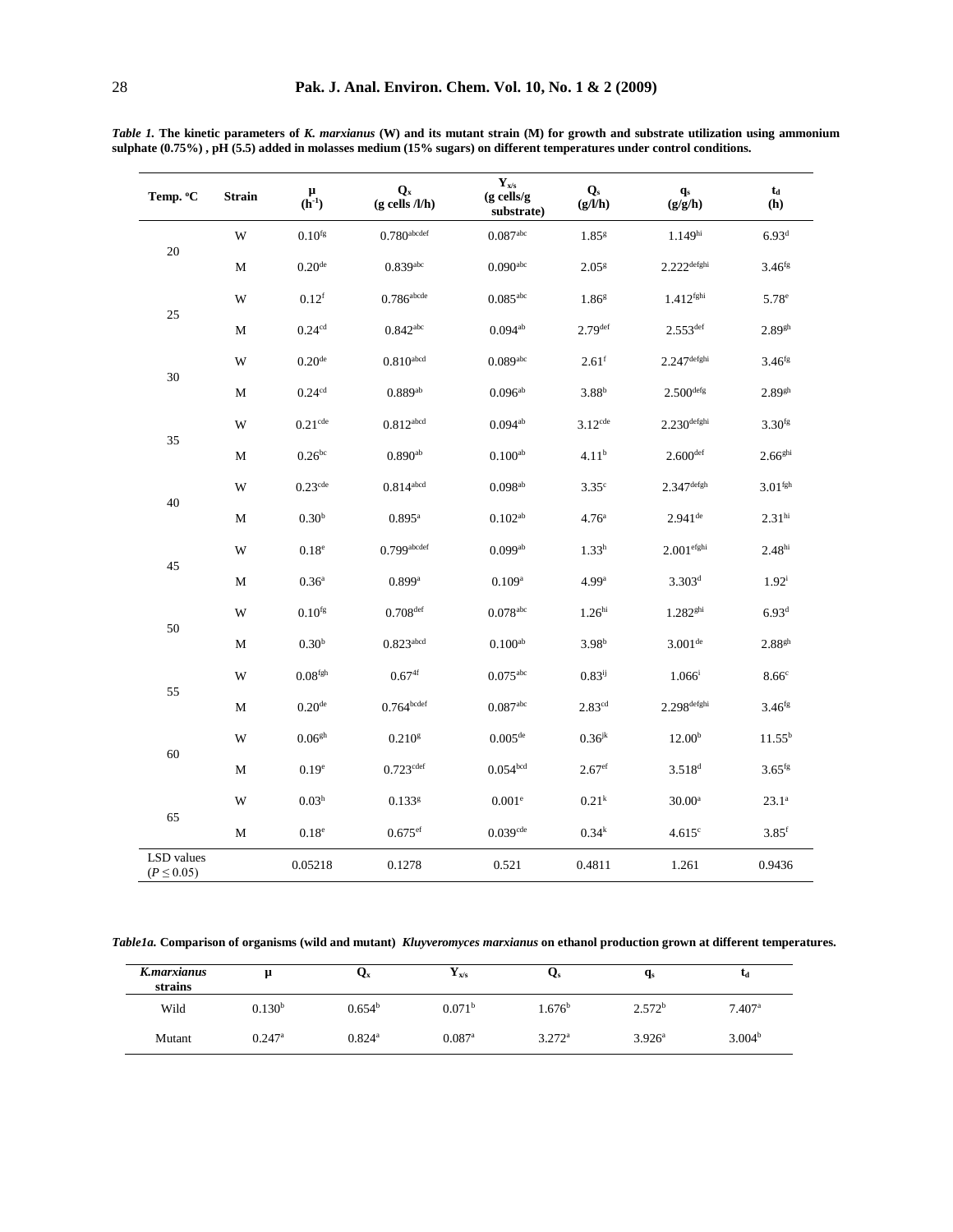| Temp. °C                            | <b>Strain</b> | $\frac{Q_p}{(g/l/h)}$ | $\frac{q_p}{(g/g/h)}$ | $\mathbf{Y}_{\mathbf{p}/\mathbf{s}}$<br>$(g/g$ subs) | $\mathbf{Y}_{p/x}\left( g/g\right)$<br>cells) |
|-------------------------------------|---------------|-----------------------|-----------------------|------------------------------------------------------|-----------------------------------------------|
|                                     | W             | $1.83^{i}$            | $0.18^{j}$            | 0.16 <sup>g</sup>                                    | 1.80 <sup>hij</sup>                           |
| $20\,$                              | $\mathbf M$   | 3.83 <sup>efg</sup>   | 0.27 <sup>hi</sup>    | $0.26$ <sup>ef</sup>                                 | $1.35^{j}$                                    |
|                                     | W             | $2.83^h$              | 0.27 <sup>hi</sup>    | 0.29 <sup>def</sup>                                  | $2.25$ <sup>gh</sup>                          |
| 25                                  | $\mathbf M$   | $4.18^{\rm cde}$      | $0.31^{ij}$           | 0.38 <sup>b</sup>                                    | $1.29^{j}$                                    |
|                                     | W             | 3.75 <sup>efg</sup>   | 0.35 <sup>hi</sup>    | $0.38^{bc}$                                          | 1.75 <sup>hij</sup>                           |
| 30                                  | $\mathbf M$   | $4.75$ <sup>abc</sup> | 0.39 <sup>ghi</sup>   | $0.48^{\rm a}$                                       | $1.62^{ij}$                                   |
|                                     | W             | $4.05^{\rm ef}$       | $0.45$ <sup>fgh</sup> | 0.47 <sup>a</sup>                                    | 2.14 <sup>hi</sup>                            |
| 35                                  | $\mathbf M$   | $5.18^{ab}$           | 0.59 <sup>ef</sup>    | $0.51$ <sup>a</sup>                                  | 2.27 <sup>gh</sup>                            |
|                                     | W             | 4.90 <sup>ab</sup>    | $0.72$ <sup>de</sup>  | $0.48^{\rm a}$                                       | $3.13$ ef                                     |
| 40                                  | $\mathbf M$   | $5.20^{\rm ab}$       | $0.85^{\circ}$        | $0.51^{\rm a}$                                       | $2.83^{fg}$                                   |
|                                     | W             | 4.13 <sup>cdef</sup>  | 1.10 <sup>ab</sup>    | $0.26$ <sup>ef</sup>                                 | 6.11 <sup>c</sup>                             |
| 45                                  | $\mathbf M$   | $5.28^{a}$            | 1.29 <sup>a</sup>     | $0.51$ <sup>a</sup>                                  | $3.58$ <sup>de</sup>                          |
|                                     | W             | $3.50$ fg             | $0.81^{\rm cd}$       | $0.13^{\rm g}$                                       | 7.10 <sup>a</sup>                             |
| 50                                  | $\mathbf M$   | 4.57 <sup>bcd</sup>   | $1.12^{b}$            | $0.33$ <sup>cd</sup>                                 | $3.73^{d}$                                    |
|                                     | W             | $3.35^{gh}$           | $0.54$ <sup>fg</sup>  | $0.118$ g                                            | 6.75 <sup>a</sup>                             |
| 55                                  | $\mathbf M$   | 4.05 <sup>def</sup>   | $0.80^{\rm cd}$       | 0.31 <sup>de</sup>                                   | 4.00 <sup>d</sup>                             |
|                                     | W             | $0.13^{j}$            | $0.00^{\rm k}$        | $0.053^{\rm h}$                                      | $0.00^{\rm k}$                                |
| 60                                  | $\mathbf M$   | 3.31 <sup>gh</sup>    | $0.55$ <sup>fg</sup>  | 0.29 <sup>ef</sup>                                   | 2.90 <sup>f</sup>                             |
|                                     | W             | $0.12^{j}$            | $0.00^{\rm k}$        | 0.012 <sup>h</sup>                                   | $0.00^{\rm k}$                                |
| $60\,$                              | $\mathbf M$   | $3.30$ gh             | 0.35 <sup>hi</sup>    | 0.24 <sup>f</sup>                                    | $2.00^{\rm hi}$                               |
| <b>LSD</b> values<br>$(P \le 0.05)$ |               | 0.6412                | 0.1566                | 0.052                                                | 0.5716                                        |

*Table 2.* **The kinetic parameters of** *K. marxianus* **(W) and its mutant strain (M) product formation using ammonium sulphate (0.75%) , pH (5.5) added in molasses medium (15% sugars) at different temperatures under control conditions.**

*Table 2a.* **Comparison of organisms (wild and mutant) of** *Kluyveromyces marxianus* **on ethanol production grown at different temperatures.** 

| <b>Organisms</b> | Qp                 | $\mathbf{Y}_{\mathbf{p}/\mathbf{s}}$ | $\mathbf{Y}_{\mathbf{p}/\mathbf{x}}$ | $q_{p}$              |
|------------------|--------------------|--------------------------------------|--------------------------------------|----------------------|
| Parent           | 2.856 <sup>b</sup> | $0.236^{\rm b}$                      | 2.202 <sup>b</sup>                   | $0.464^b$            |
| Mutant           | $4.364^{\rm a}$    | $0.381$ <sup>a</sup>                 | $3.567$ <sup>a</sup>                 | $0.677$ <sup>a</sup> |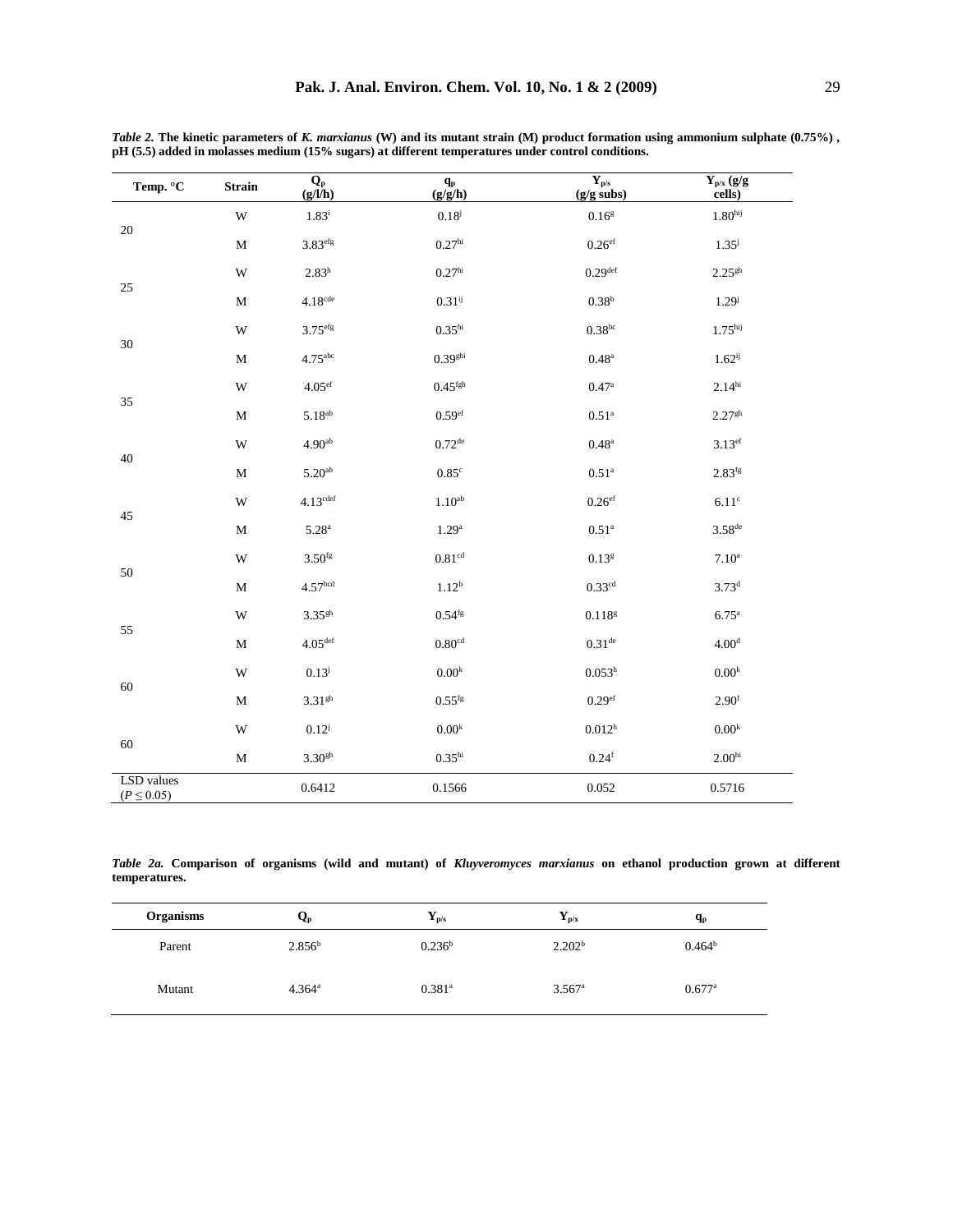| <b>Carbon</b> source<br>(%) |        | <b>Strain</b> | $\mu$<br>$(h^{-1})$   | $\mathbf{Q}_x$<br>$(g$ cells $/l/h$ ) | $\mathbf{Y}_{\mathbf{x}/\mathbf{s}}$<br>(g cells/g substrate) | $\mathbf{Q}_\mathrm{s}$<br>$(g/\mathbf{l} h)$ | $q_s$<br>(g/g/h)       | $t_d$<br>(h)        |
|-----------------------------|--------|---------------|-----------------------|---------------------------------------|---------------------------------------------------------------|-----------------------------------------------|------------------------|---------------------|
| <b>Glucose</b>              | $10\,$ | W             | $0.22^{\rm abc}$      | 0.800 <sup>a</sup>                    | $0.085^{\rm a}$                                               | 4.551 <sup>a</sup>                            | $2.58$ abcd            | 3.1 <sup>bcd</sup>  |
|                             |        | M             | $0.23$ <sup>abc</sup> | $0.825^{\rm a}$                       | $0.090$ <sup>a</sup>                                          | $4.925^{\mathrm{a}}$                          | $2.55$ <sup>abcd</sup> | 3.0 <sup>bcd</sup>  |
|                             | 12     | $\mathbf W$   | $0.23$ <sup>abc</sup> | $0.814^{a}$                           | $0.088^{a}$                                                   | 4.672 <sup>a</sup>                            | $2.61$ <sup>abc</sup>  | 3.0 <sup>bcd</sup>  |
|                             |        | M             | $0.24^{ab}$           | $0.850$ <sup>a</sup>                  | $0.092$ <sup>a</sup>                                          | $4.954$ <sup>a</sup>                          | $2.60$ <sup>abc</sup>  | 2.8 <sup>cd</sup>   |
|                             | 15     | W             | 0.20 <sup>abc</sup>   | $0.875^{\rm a}$                       | $0.095^{\rm a}$                                               | 4.712 <sup>a</sup>                            | $2.10$ <sup>cde</sup>  | 3.4 <sup>abc</sup>  |
|                             |        | M             | 0.25 <sup>a</sup>     | $0.895^{\rm a}$                       | $0.098$ <sup>a</sup>                                          | $5.010^{a}$                                   | $2.55$ <sup>abc</sup>  | 2.7 <sup>d</sup>    |
|                             | 17     | W             | 0.18 <sup>c</sup>     | $0.840$ <sup>a</sup>                  | $0.084$ <sup>a</sup>                                          | $4.705^{\rm a}$                               | $2.14^{de}$            | 3.8 <sup>a</sup>    |
|                             |        | M             | $0.24^{ab}$           | $0.866^{\rm a}$                       | 0.094a                                                        | 4.980 <sup>a</sup>                            | $2.55$ <sup>abcd</sup> | 2.8 <sup>cd</sup>   |
| <b>Sucrose</b>              | 10     | W             | 0.20 <sup>abc</sup>   | $0.755^{\rm a}$                       | $0.077$ <sup>a</sup>                                          | 4.340 <sup>a</sup>                            | $2.59$ abcd            | 3.4 <sup>abc</sup>  |
|                             |        | $\mathbf M$   | 0.21 <sup>abc</sup>   | $0.820$ <sup>a</sup>                  | $0.082^a$                                                     | 4.770 <sup>a</sup>                            | $2.56$ <sub>bcde</sub> | 3.3 <sup>abcd</sup> |
|                             | 12     | W             | $0.22$ <sup>abc</sup> | $0.810^{a}$                           | $0.079$ <sup>a</sup>                                          | 4.530 <sup>b</sup>                            | $2.78$ <sup>abc</sup>  | 3.1 <sup>bcd</sup>  |
|                             |        | M             | $0.23^{\rm abc}$      | 0.831 <sup>a</sup>                    | $0.087$ <sup>a</sup>                                          | $4.805^a$                                     | $2.64$ <sup>abc</sup>  | 3.0 <sup>bcd</sup>  |
|                             | 15     | W             | $0.23$ <sup>abc</sup> | $0.825^{\rm a}$                       | $0.080$ <sup>a</sup>                                          | 4.621 <sup>a</sup>                            | 2.87 <sup>a</sup>      | 3.0 <sup>bcd</sup>  |
|                             |        | M             | $0.24^{ab}$           | $0.850$ <sup>a</sup>                  | $0.088^{a}$                                                   | 4.810 <sup>a</sup>                            | 2.72 <sup>a</sup>      | 2.8 <sup>cd</sup>   |
|                             | 17     | W             | $0.23$ <sup>abc</sup> | $0.816^{a}$                           | $0.082^a$                                                     | 4.692 <sup>a</sup>                            | 2.80 <sup>ab</sup>     | 3.0 <sup>bcd</sup>  |
|                             |        | М             | $0.24^{ab}$           | $0.840$ <sup>a</sup>                  | $0.089$ <sup>a</sup>                                          | 4.820 <sup>a</sup>                            | $2.69$ abc             | 2.8 <sup>cd</sup>   |
| <b>Molasses</b>             | 10     | W             | $0.22$ <sup>abc</sup> | $0.799$ <sup>a</sup>                  | $0.083^{a}$                                                   | $4.550$ <sup>a</sup>                          | $2.65$ <sup>abc</sup>  | 3.1 <sup>bcd</sup>  |
|                             |        | M             | $0.23$ <sup>abc</sup> | $0.825^{\rm a}$                       | $0.091$ <sup>a</sup>                                          | 4.924a                                        | $2.52$ abcd            | 3.0 <sup>bcd</sup>  |
|                             | 12     | W             | 0.21 <sup>abc</sup>   | $0.815^{a}$                           | $0.084^{a}$                                                   | $4.705^a$                                     | $2.50$ <sup>cde</sup>  | 3.3 <sup>abcd</sup> |
|                             |        | M             | $0.24^{ab}$           | $0.852$ <sup>a</sup>                  | $0.092$ <sup>a</sup>                                          | $4.970$ <sup>a</sup>                          | $2.60$ <sup>abc</sup>  | 3.4 <sup>abc</sup>  |
|                             | 15     | W             | 0.20 <sup>abc</sup>   | $0.841$ <sup>a</sup>                  | $0.085^{\rm a}$                                               | 4.707 <sup>a</sup>                            | $2.35$ <sup>abc</sup>  | 3.0 <sub>bcd</sub>  |
|                             |        | $\mathbf M$   | $0.24^{ab}$           | $0.865^{\rm a}$                       | $0.093$ <sup>a</sup>                                          | $4.970$ <sup>a</sup>                          | $2.58$ abcd            | 2.8 <sup>cd</sup>   |
|                             | $17\,$ | W             | $0.19^{bc}$           | $0.838^{a}$                           | $0.080$ <sup>a</sup>                                          | 4.710 <sup>a</sup>                            | 2.37 <sup>e</sup>      | 3.6 <sup>ab</sup>   |
|                             |        | $\mathbf M$   | $0.24^{ab}$           | $0.836^{a}$                           | $0.090$ <sup>a</sup>                                          | 4.960 <sup>a</sup>                            | $2.66$ abcd            | 2.8 <sup>cd</sup>   |
| LSD values ( $P \le 0.05$ ) |        |               | 0.0519                | 0.04830                               | 0.05191                                                       | 0.9754                                        | 0.4153                 | 0.5113              |

*Table 3.* **The kinetic parameters of** *K. marxianus* **(W) and its mutant strain(M) for growth and substrate utilization ,using ammonium sulphate (0.75%) , pH(5.5) in the presence of different carbon sources at 40 °C.**

Each value is a mean of two experiments. $\pm$  stands for between  $n = 2$ .

Means followed by different subscripts are significantly different at *P*≤ 0.05 using

MStat C software. Carbon source concentrations were 10%, 12%, 15%, and 17% (w/v).

Ammonium sulphate (0.75%) was used as a nitrogen source.

*Table 3a.* Comparison of mean values of growth kinetic parameters of wild strain of *K*. *marxianus* and mutant derivative for substrate **utilization parameters in fermentor studies.**

| K.marxianus<br>strains | μ                    | Qx                 | ${\bf Y}_{\bf x/s}$ | $\mathbf{Q}_\mathrm{s}$ | $q_s$  | L <sub>d</sub> |
|------------------------|----------------------|--------------------|---------------------|-------------------------|--------|----------------|
| Wild                   | 0.208 <sup>b</sup>   | 0.819 <sup>b</sup> | 0.085 <sub>b</sub>  | 4.499b                  | 2.544b | 3.211a         |
| Mutant                 | $0.234$ <sup>a</sup> | $0.848^{\rm a}$    | 0.091a              | 4.912a                  | 2.610a | 2.917b         |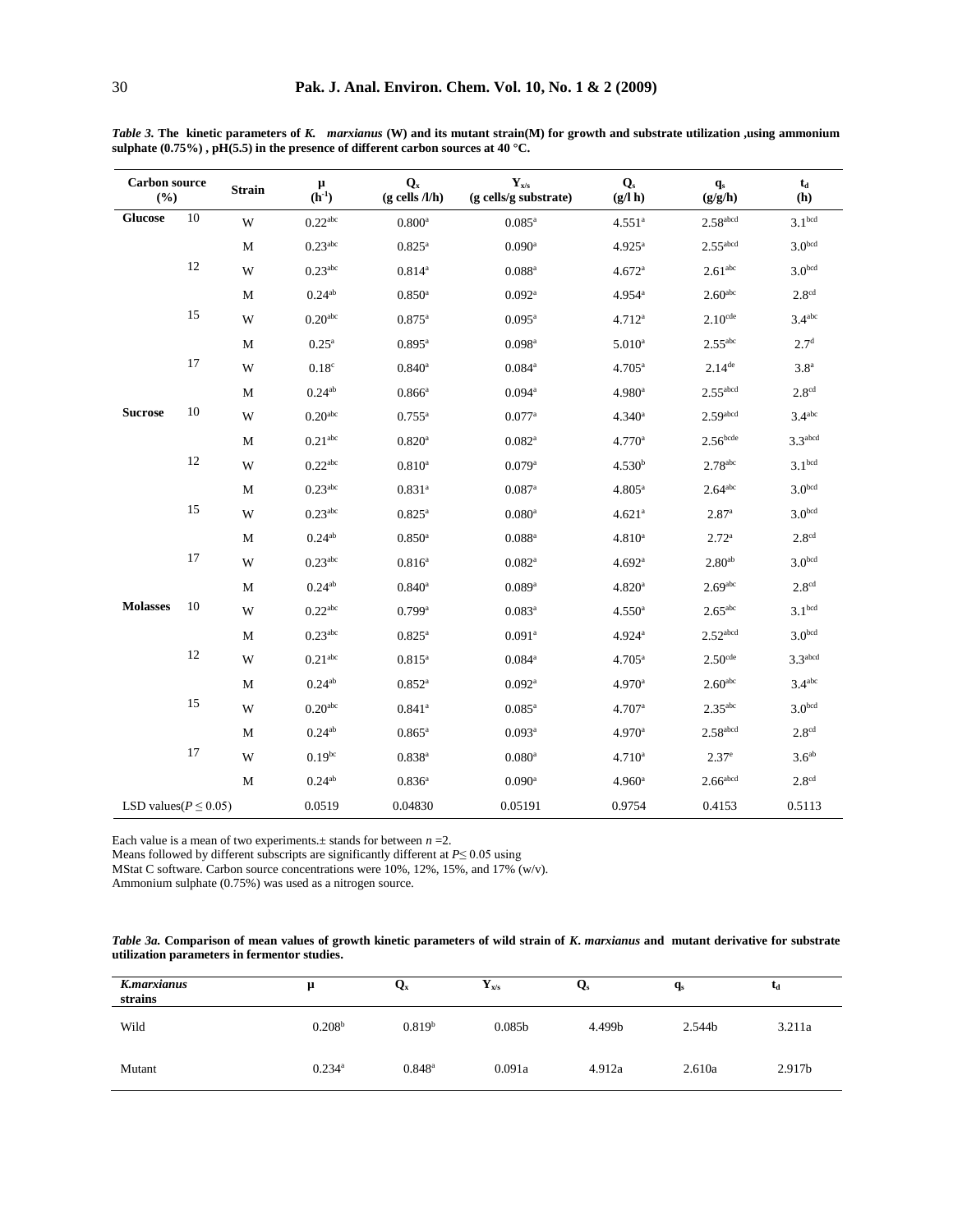| Table 4. The kinetic parameters of K. marxianus (W) and its mutant M15 strain (M) for ethanol production using different carbon |  |  |  |  |  |  |
|---------------------------------------------------------------------------------------------------------------------------------|--|--|--|--|--|--|
| sources in yeast medium.                                                                                                        |  |  |  |  |  |  |

|                             | Carbon source (%) |             | $Q_p(g/l/h)$           | $\mathbf{q}_{\mathrm{p}}\left(\mathbf{g}/\mathbf{g}/\mathbf{h}\right)$ | $Y_{p/s}$ (g /g substrate) | $Y_{p/x}(g/g$ cells) |
|-----------------------------|-------------------|-------------|------------------------|------------------------------------------------------------------------|----------------------------|----------------------|
| <b>Glucose</b>              | 10                | W           | 4.52 <sup>bcdef</sup>  | $1.20$ <sup>cde</sup>                                                  | 0.46 <sup>a</sup>          | $5.48$ <sup>a</sup>  |
|                             |                   | M           | $5.10$ abcd            | $1.33$ abcde                                                           | 0.49 <sup>a</sup>          | $5.82^{a}$           |
|                             | 12                | W           | $4.82$ bcde            | $1.26$ abcde                                                           | $0.50^{\rm a}$             | $5.50^{\circ}$       |
|                             |                   | $\mathbf M$ | $5.27^{ab}$            | $1.38$ abcd                                                            | 0.51 <sup>a</sup>          | $5.75^{\circ}$       |
|                             | 15                | W           | 4.84 <sup>bcde</sup>   | $1.34$ abcde                                                           | $0.45^{\rm a}$             | 5.80 <sup>a</sup>    |
|                             |                   | $\mathbf M$ | 5.79 <sup>a</sup>      | 1.56 <sup>a</sup>                                                      | 0.51 <sup>a</sup>          | 6.25 <sup>a</sup>    |
|                             | 17                | W           | 3.50 <sup>g</sup>      | $1.39$ abcd                                                            | $0.41^{\rm a}$             | 5.60 <sup>a</sup>    |
|                             |                   | M           | $4.79$ bcde            | $1.53^{ab}$                                                            | 0.51 <sup>a</sup>          | $6.14^{a}$           |
| <b>Sucrose</b>              | 10                | W           | 4.20 <sup>efg</sup>    | 1.09 <sup>e</sup>                                                      | $0.44^{\rm a}$             | $5.45^a$             |
|                             |                   | M           | 4.80 <sup>bcde</sup>   | $1.15^{de}$                                                            | 0.48 <sup>a</sup>          | 5.50 <sup>a</sup>    |
|                             | 12                | W           | $4.35$ <sup>def</sup>  | $1.24$ <sup>cde</sup>                                                  | 0.48 <sup>a</sup>          | 5.65 <sup>a</sup>    |
|                             |                   | M           | 4.85 <sup>bcd</sup>    | $1.29$ abcde                                                           | 0.49 <sup>a</sup>          | 5.65 <sup>a</sup>    |
|                             | 15                | W           | 4.43 <sup>def</sup>    | 1.31 <sup>abcde</sup>                                                  | $0.45^{\rm a}$             | 5.72 <sup>a</sup>    |
|                             |                   | M           | 4.95 <sup>bcd</sup>    | $1.38$ abcde                                                           | $0.50$ <sup>a</sup>        | $5.75^{\rm a}$       |
|                             | 17                | W           | $4.00$ fg              | $1.29$ abcde                                                           | $0.41^{a}$                 | 5.65 <sup>a</sup>    |
|                             |                   | M           | 4.40 <sup>def</sup>    | $1.39$ abcde                                                           | 0.50 <sup>a</sup>          | $5.82^{a}$           |
| <b>Molasses</b>             | 10                | W           | 4.50 <sup>def</sup>    | $1.21$ <sup>cde</sup>                                                  | 0.47 <sup>a</sup>          | $5.52^{a}$           |
|                             |                   | M           | $5.05$ abcd            | 1.31 <sup>abcde</sup>                                                  | 0.48 <sup>a</sup>          | 5.72 <sup>a</sup>    |
|                             | 12                | W           | 4.70 <sup>bcdef</sup>  | $1.26$ <sup>abcde</sup>                                                | $0.45^{\mathrm{a}}$        | $5.52^{a}$           |
|                             |                   | M           | $5.24$ <sup>abcd</sup> | $1.45$ <sup>abcd</sup>                                                 | 0.51 <sup>a</sup>          | 6.05 <sup>a</sup>    |
|                             | 15                | W           | $4.00^{\rm bede}$      | 1.28abcde                                                              | 0.40 <sup>a</sup>          | $5.58^{a}$           |
|                             |                   | $\mathbf M$ | 5.20 <sup>abc</sup>    | 1.47 <sup>abc</sup>                                                    | 0.49 <sup>a</sup>          | 6.15 <sup>a</sup>    |
|                             | 17                | W           | 4.50 <sup>cdef</sup>   | 1.21 <sup>abcde</sup>                                                  | 0.47 <sup>a</sup>          | $5.52^{a}$           |
|                             |                   | M           | 4.65 <sup>bcdef</sup>  | $1.45^e$                                                               | 0.51 <sup>a</sup>          | 6.05 <sup>a</sup>    |
| LSD values( $P \leq 0.05$ ) |                   |             | 0.7612                 | 0.3200                                                                 | 0.050                      | 0.9066               |

Each value is a mean of two experiments. $\pm$  stands for standard error between  $n = 2$ .<br>Means followed by different subscripts indicate that they are significantly different at<br> $P \le 0.05$  using Stat C software. All three n

| Table 4a. Comparison of wild strain of K. marxianus and mutant derivative for ethanol production grown on different carbon sources |  |  |
|------------------------------------------------------------------------------------------------------------------------------------|--|--|
| in 23 L fermentor.                                                                                                                 |  |  |

| <b>Organisms</b> | $\mathbf{Q}_{\mathbf{p}}$ | $\mathbf{Y}_{\mathbf{p}/\mathbf{s}}$ | $\mathbf{Y}_{\mathbf{p}/\mathbf{x}}$ | $\mathbf{q}_{\mathbf{p}}$ |
|------------------|---------------------------|--------------------------------------|--------------------------------------|---------------------------|
| Parent           | 4.431 <sup>b</sup>        | $0.456^{\rm b}$                      | 5.617 <sup>b</sup>                   | $1.264^{\rm b}$           |
| Mutant           | 5.008 <sup>a</sup>        | $0.499$ <sup>a</sup>                 | $5.783^a$                            | $1.368^{\rm a}$           |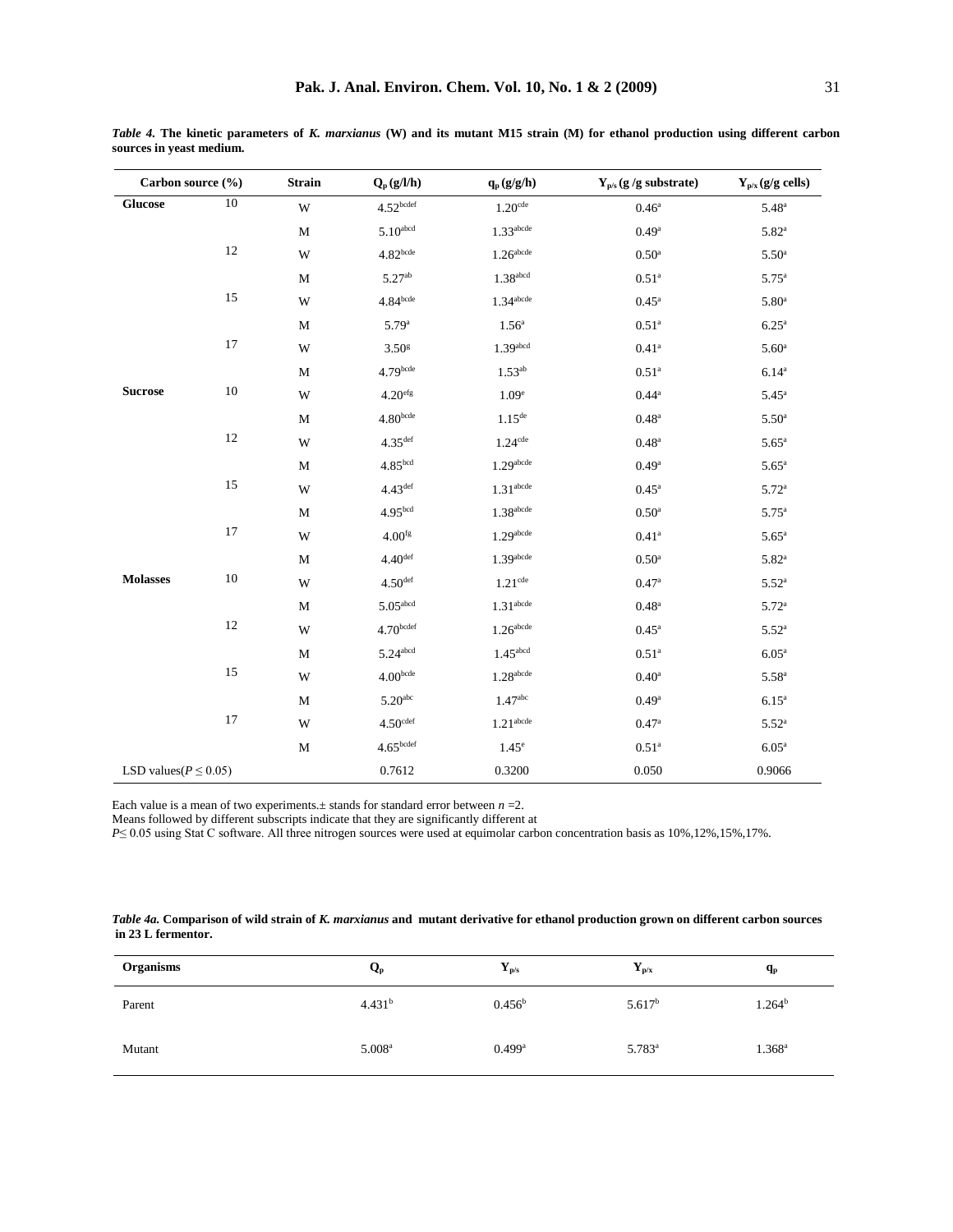

*Figure 1.* **Effect of different Temperatures (40°C and 45°C) on ethanol formation (○ : W; ●: M), cell mass formed (∆: W; ▲: M), FFase (:W;:M)formation and substrate present in fermentor (□:W;■: M) containing 15% sugars in molasses (pH 5.5).**



*Figure 2.* **Effect of different glucose and sucrose concentrations (Glucose 12, 15 & 17%) and sucrose (15%) on ethanol formation (○ : W; ●: M), cell mass formed (∆: W; ▲: M), FFase (:W;:M) formation and substrate present in fermentor (□:W;■: M) in batch culture at 40 °C. Error bars show standard error between mean of**  $n = 3$  **observations.**